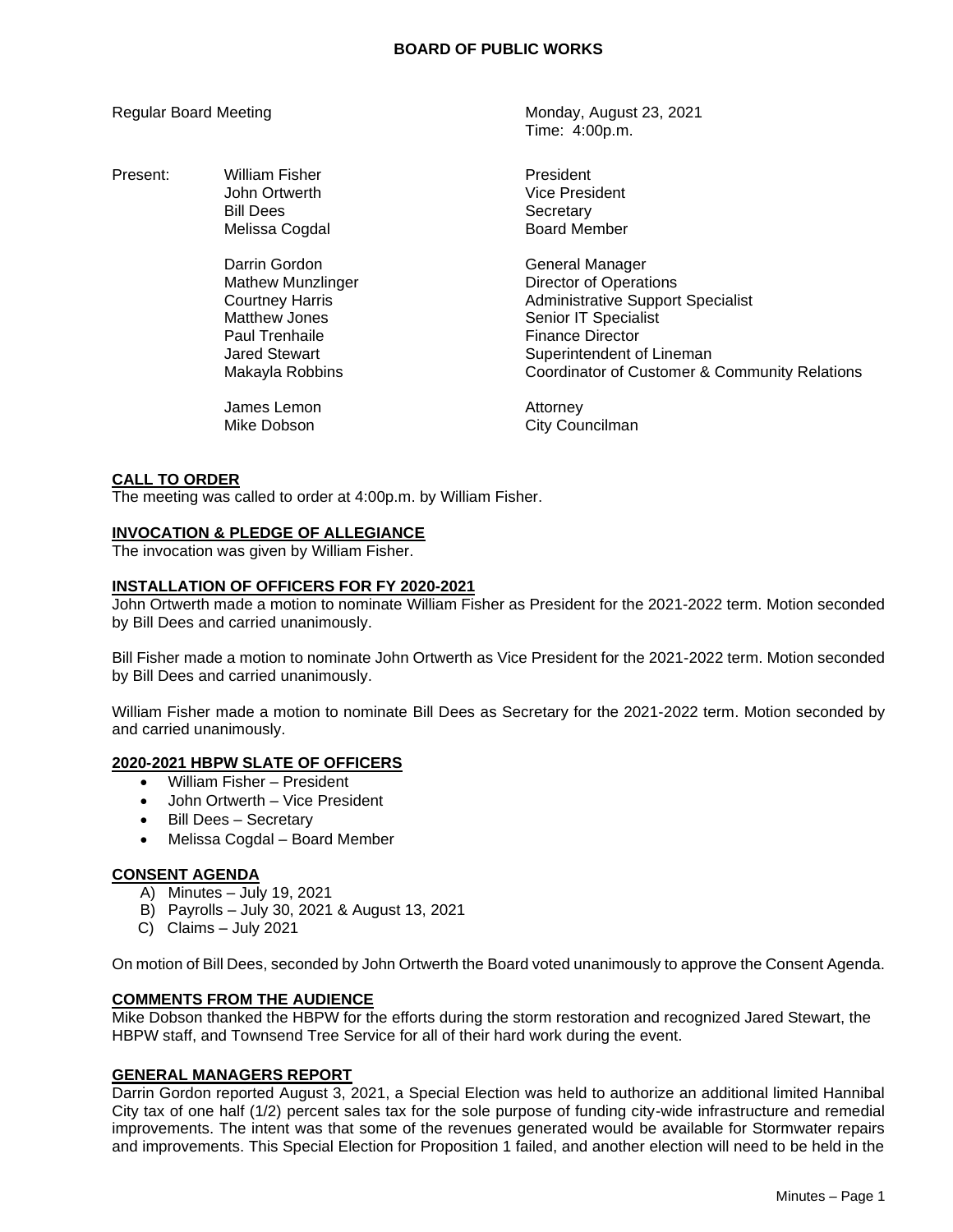future to establish the funding. Mr. Gordon noted the HBPW will be starting a significant outreach and will be actively educating the public to help with a funding source.

Darrin Gordon reported on Thursday, August 12, 2021, at approximately 5:00p.m. an unexpected and powerful storm went through Hannibal. It was reported to have 80 mile per hour straight winds that wreaked havoc on the HBPW electric distribution system. Mr. Gordon noted after assessing the damage, the HBPW Staff made the decision to call the Missouri Public Utility Alliance (MPUA) for assistance and exercise the Mutual Aid Agreement. Mr. Gordon noted electric crews from Palmyra, Shelbina, and Columbia came to assist on sight with the restoration along with Townsend Tree Services. Mr. Gordon and Board members voiced they were impressed with the HBPW staff and thanked everyone who helped with the efforts.

Darrin Gordon reported the COVID-19 variant is causing a resurgence in the area. The Wastewater Treatment Plant (WWTP) is continuing to provide valuable information to the healthcare systems in the community. Mr. Gordon noted the HBPW staff is maintaining vigilance in wearing masks, social distancing as much as the work permits and following good hygiene practices.

Darrin Gordon reported a group of Hannibal Middle School students called "Kids in Motion" were able to tour the Water Treatment Plant (WTP) and learn about making water safe to drink. Mr. Gordon noted this was a great outreach program to educate the children on several different topics regarding the utility.

## **OPERATIONS REPORT**

Mathew Munzlinger presented the Board with an updated progress report including projects from the Water System and Water Treatment Plant, as well as the Sewer System and Wastewater Treatment Plant. Mr. Munzlinger noted the progress of these projects and studies are acceptable and will continue as weather permits.

#### **FINANCIAL REPORT**

Paul Trenhaile presented the Board with the financial results for the month of July 2021, year to date results, and key financial ratios. Mr. Trenhaile presented the Dashboard presentation to the Board as a review of Key Performance Indicators trailing the last six months.

## **OLD BUSINESS**

#### **Stormwater Loan Principal Payment Deferral – Paul Trenhaile**

Paul Trenhaile reported in August 2017, the Stormwater Fund borrowed \$1 million from the Electric Fund to provide funds to carry the new utility through until such time that it develops a revenue source. This agreement was modified on October 19, 2020, to increase the total financing to \$1,667,629 to fund additional repairs related to a failure on Martin Street. The Stormwater Fund was scheduled to make \$120,000 loan payments on August 1, 2018, 2019 and 2020 (\$100,000 principal and \$20,000 interest). At management's request, the HBPW Board deferred these principal payments because the Stormwater Fund did not yet have a revenue stream. Mr. Trenhaile noted the HBPW management requests the Board move to defer the August 1, 2021, principal payment of \$100,000. This would be added to the balloon payment at the end of the loan due on August 1, 2022

On motion of John Ortwerth, seconded by Bill Dees the Board voted unanimously to approve to defer the August 1, 2021, Stormwater loan principal payment of \$100,000 as presented.

## **Reauthorization of Line of Credit – Paul Trenhaile**

Paul Trenhaile presented the F&M Bank line of credit information regarding the retention lake at the Hannibal Lakeside Business Park. Mr. Trenhaile noted at this time, management is requesting the Board to extend the line of credit through F&M Bank for another year.

On motion of Bill Dees, seconded by John Ortwerth the Board voted unanimously to approve the Reauthorization of Line of Credit as presented.

## **NEW BUSINESS**

#### **Cash Reserve Policy – Paul Trenhaile**

Paul Trenhaile presented a copy of the current HBPW cash reserves policy along with the analysis performed by UFS in 2019. Mr. Trenhaile also presented the most recent calculation of the cash reserve targets that was completed in April 2021. Mr. Trenhaile noted the documents were for informational purposes and no action is required at this time.

#### **Investment Policy – Paul Trenhaile**

Paul Trenhaile presented a copy of the investment policy along with a listing of cash and investment balances as of their most recently reconciled date. Mr. Trenhaile noted the documents were for information purposes and no action is required at this time.